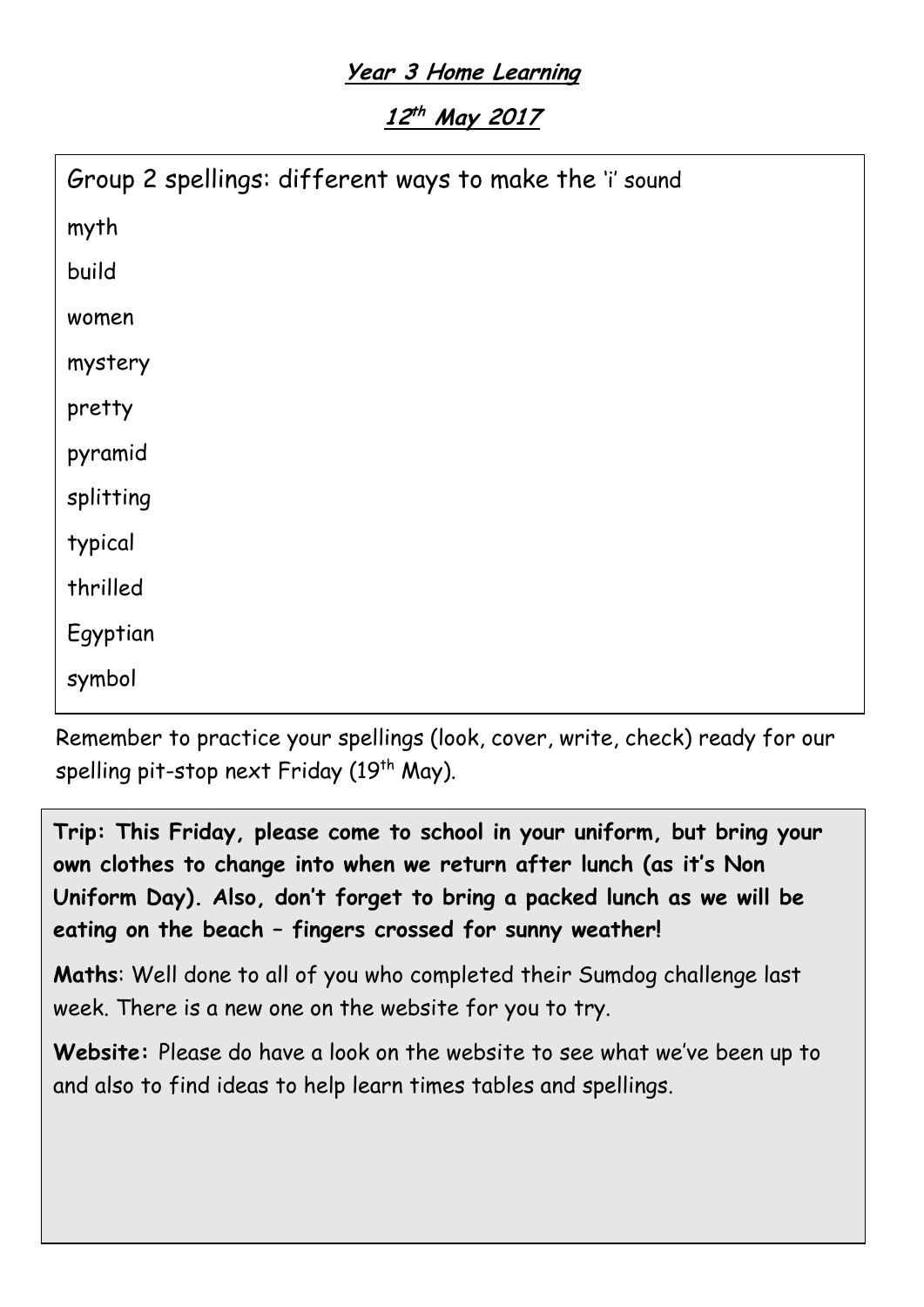## **Year 3 Home Learning**

**12 th May <sup>2017</sup>**

| Group 1 spellings: using an apostrophe for contractions |  |
|---------------------------------------------------------|--|
| you'll                                                  |  |
| they'll                                                 |  |
| won't                                                   |  |
| shouldn't                                               |  |
| couldn't                                                |  |
| I'll                                                    |  |
| can't                                                   |  |
| hadn't                                                  |  |
| I'm                                                     |  |
| you're                                                  |  |

Remember to practice your spellings (look, cover, write, check) ready for our spelling pit-stop next Friday ( $12<sup>th</sup>$  May).

**Trip: This Friday, please come to school in your uniform, but bring your own clothes to change into when we return after lunch (as it's Non Uniform Day). Also, don't forget to bring a packed lunch as we will be eating on the beach – fingers crossed for sunny weather!**

**Maths**: Well done to all of you who completed their Sumdog challenge last week. There is a new one on the website for you to try.

**Website:** Please do have a look on the website to see what we've been up to and also to find ideas to help learn times tables and spellings.